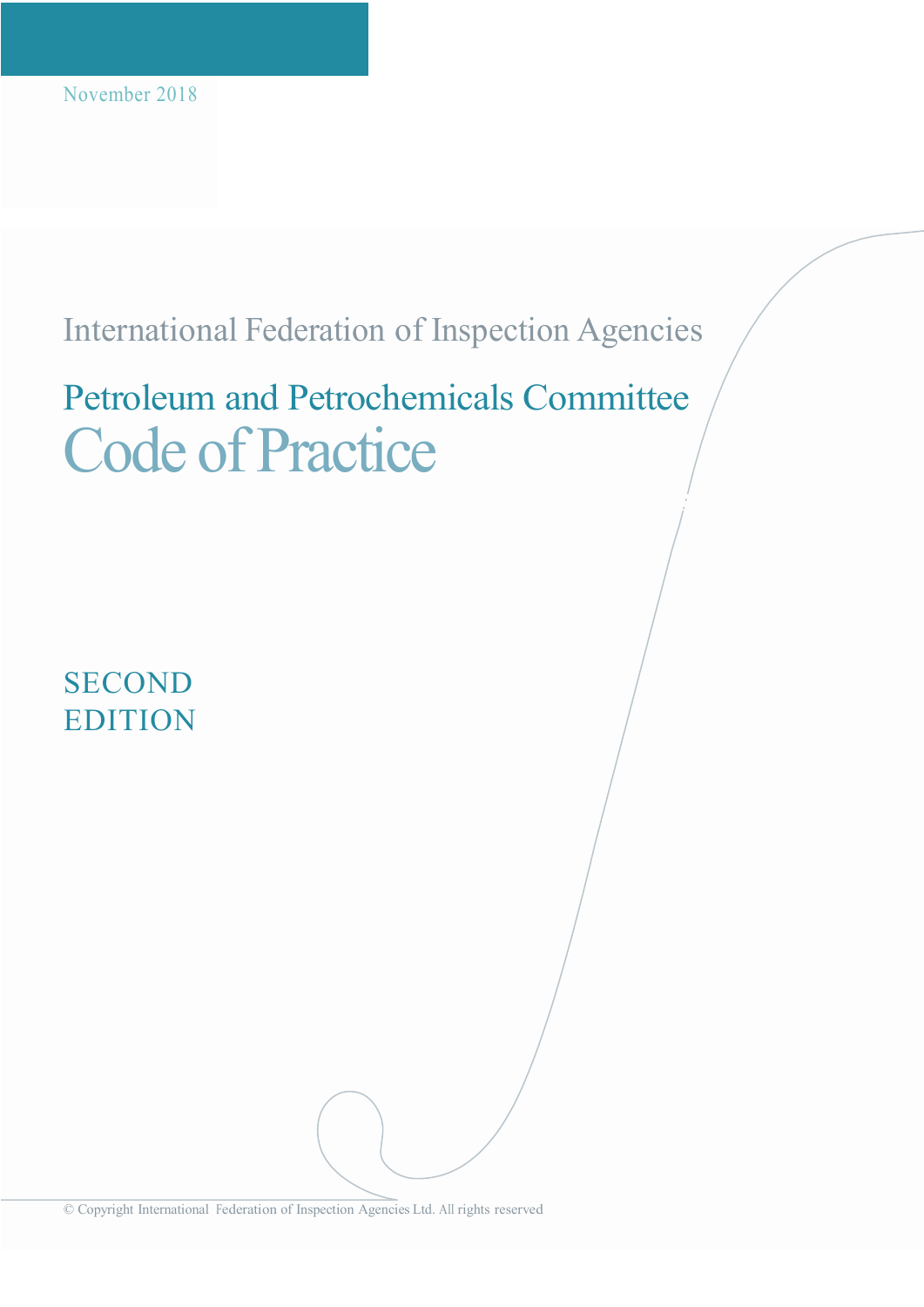# **IFIA Code of Practice Petroleum and Petrochemicals Committee**

| <b>Table of Contents</b> |                                                     | Page           |
|--------------------------|-----------------------------------------------------|----------------|
|                          | <b>General notes and guidance</b>                   |                |
| 1.                       | <b>Introduction</b>                                 | 3              |
| 2.                       | <b>Compliance and Ethics</b>                        | 4              |
| 3.                       | <b>Principles</b>                                   | 4              |
| 4.                       | <b>Health Safety and the Environment</b>            | 5              |
| 5.                       | <b>Training</b>                                     | 6              |
| 6.                       | <b>Nomination and Acknowledgement</b>               | 6              |
| 7.                       | <b>Services</b>                                     | $\overline{7}$ |
| 8.                       | <b>Sampling</b>                                     | 8              |
| 9.                       | <b>Tank Inspection</b>                              | 8              |
| 10.                      | <b>Subcontracting of Analysis</b>                   | 8              |
| 11.                      | <b>Test Observation in Third Party Laboratories</b> | 9              |
| 12.                      | <b>Reports and Certificates</b>                     | 9              |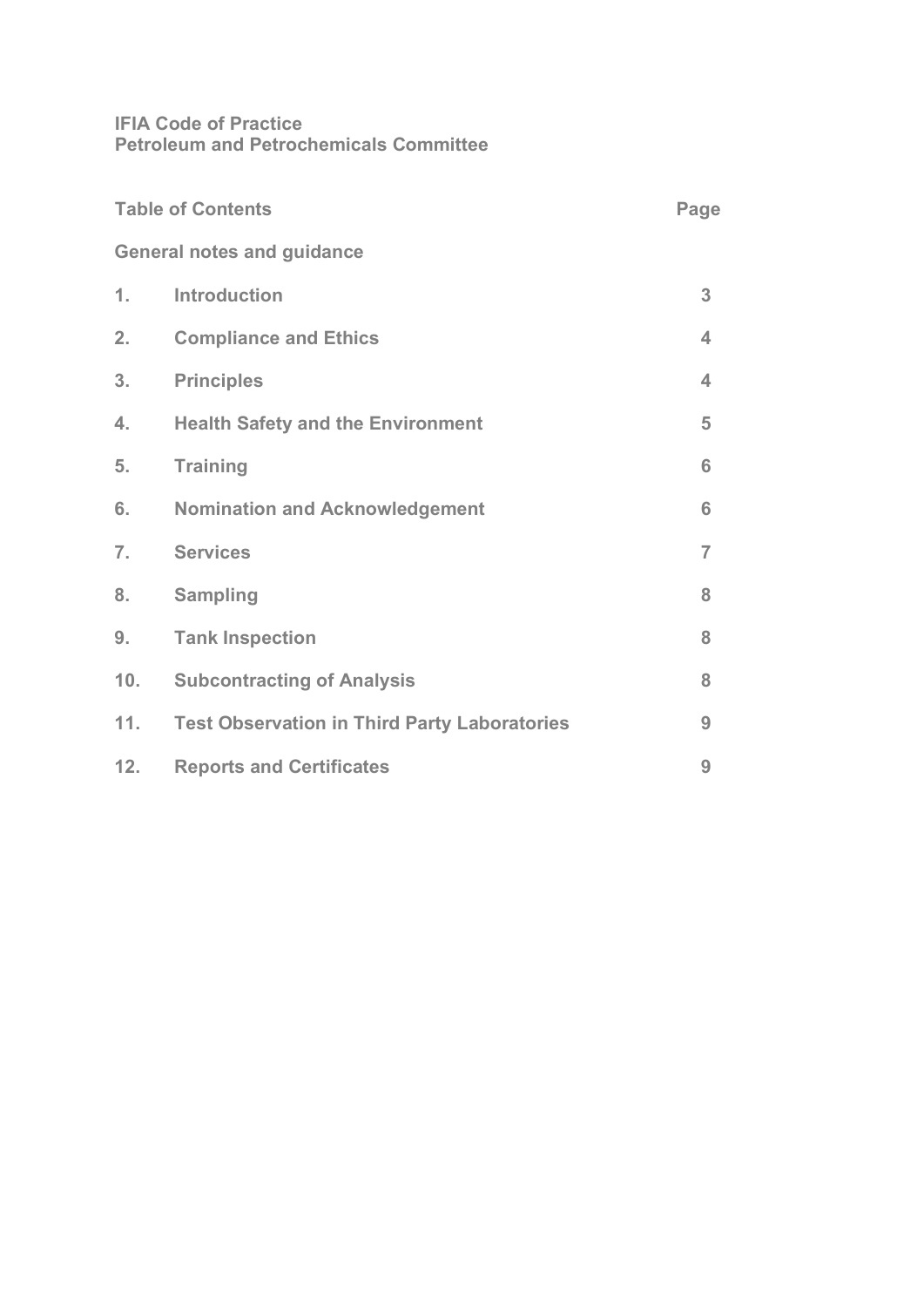#### **General notes and guidance**

- 1. When using or referencing published standards or other documents IFIA Member Companies will use the latest published revision unless specifically requested by the Principal(s) or required by legislation.
- 2. This document is intended to act as guidance. It is not possible to cover every legislative requirement or circumstance that may be encountered. Whenever conflict or ambiguity is encountered IFIA Member Companies will follow three basic principles:
	- a. Where there is alignment in general, but the question is one of difference in degree or stringency, the most stringent shall be applied.
	- b. Where there is actual conflict, the Principal(s) shall be informed of the conflict and an agreed resolution documented (see Item 4. below).
	- c. No legislative limits shall be breached.
- 3. Local regulations or physical constraints may prevent inspectors from being able to work in full compliance with standards and / or instructions from the Principal(s). IFIA Member Companies should advise the Principal(s) in advance or as soon as practicable after it becomes known if it is not possible to comply with standards or instructions due to local limitations, providing details of the issue(s). Typical limitations include restrictions on access to shore tanks, limited or no access to vessel tanks to perform tank inspections, no access to ships' tanks to perform OBQ or ROB measurements, sampling limitations, etc.
- 4. Bulletins are issued by the IFIA Petroleum and Petrochemicals Committee to bring specific issues relating to safety or technical matters to the attention of IFIA Members and their Principals. Bulletins are published on the IFIA website and are reviewed and revised periodically. These Bulletins may refer to or address subjects covered in this Code of Practice and should therefore be read in conjunction with this document.

Bulletins are available to download at: http://www.ifia-federation.org/content/publications/petroleum-committee-bulletins/

**1. Introduction**

This Code of Practice provides guidance regarding the general standards of delivery and performance that can be expected of an IFIA Member Company in the execution of its duties in relation to the inspection of Petroleum and Petrochemicals.

IFIA has no responsibility or liability for acts or omissions of members or others making use of this Code of Practice.

This Code of Practice is applicable specifically to petroleum and petrochemical inspection and testing services provided by IFIA Member Companies. However, the main principles also apply to related services in the petroleum and petrochemical field such as calibration and metering services.

The inspection and testing of petroleum and petrochemicals by IFIA Member Companies is normally performed in accordance with international standards and procedures published and controlled by organisations such as the American Petroleum Institute (API), American Society for Testing and Materials (ASTM), International Standards Organisation (ISO), Gosudarstvennyy Standart (GOST), European Committee for Standardization (CEN) and the Energy Institute (IP test methods and HM series of documents), local, national or military standards as well as their own procedures and those produced by their Principals.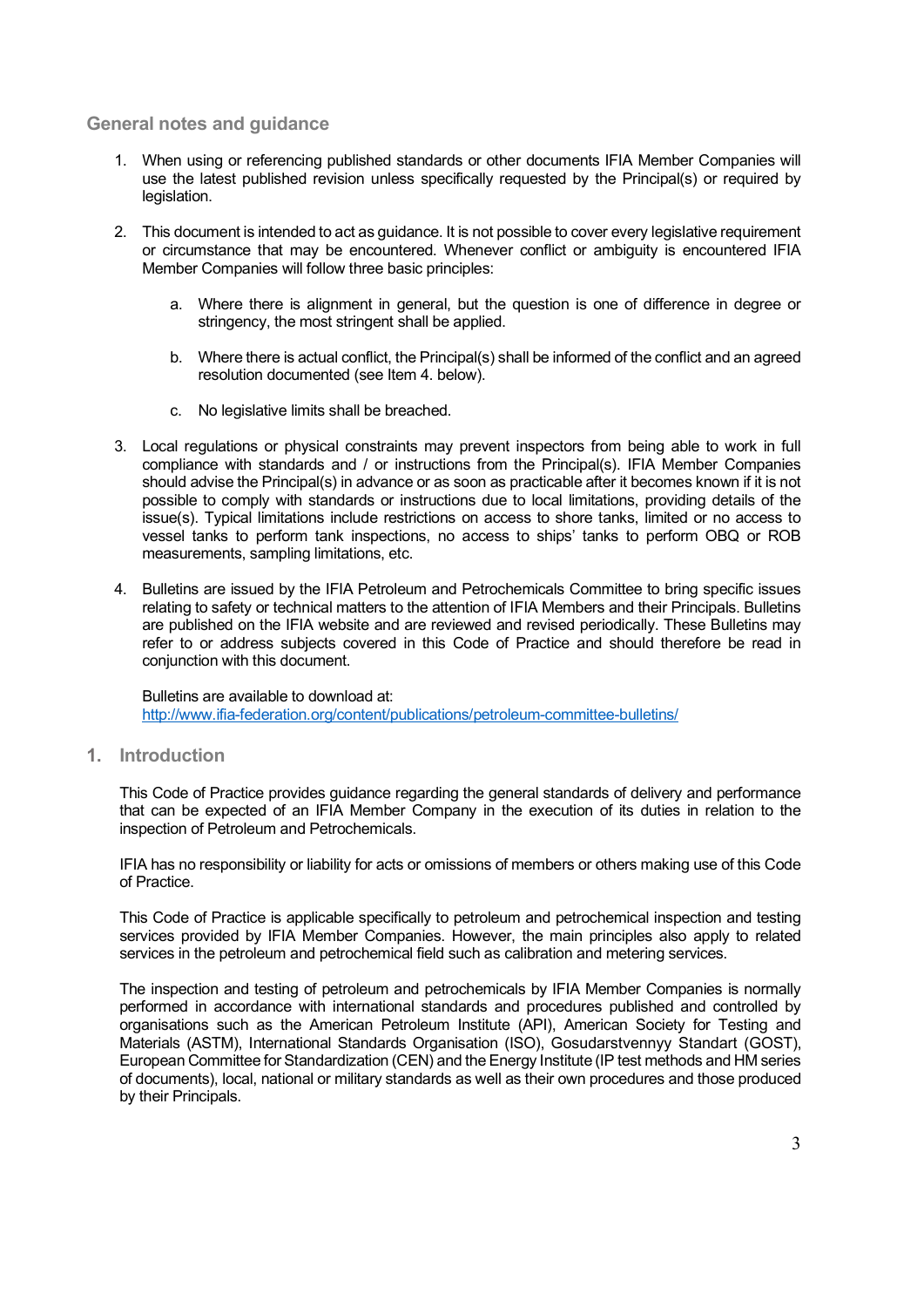# **2. Compliance and ethics**

#### IFIA Member Companies shall:

- a) Meet all the ethical requirements of full IFIA membership including the operation of an active compliance programme.
- b) Train personnel and periodically reaffirm their understanding of compliance and business ethics.
- c) Not have control of any third-party operation(s) (e.g. cargo treatment) unless specifically agreed with the Principal(s).
- d) Not have control, custody or responsibility for any physical stock or cargo irrespective of the wording contained in documents relating to credit, storage, shipping or any other commercial transaction involving such stock or cargo unless this has been agreed in writing with the Principal(s).
- e) Advise the Principal(s) immediately should an IFIA Member Company be contracted to observe testing in a third-party (e.g. terminal or refinery) laboratory, which is operated by that same IFIA Member Company.

#### **3. Principles**

IFIA Member Companies shall:

- a) Consider the safety of their personnel as paramount. (Section 4).
- b) Obtain and distribute necessary safety related information such as SDS (Safety Data Sheets) or equivalent documentation, noting local, national and international requirements and legislation. (Section 4).
- c) Adhere to the agreed written instructions of the Principal(s). (Section 6 and Note 3 above).
- d) Apply the relevant international standards and guidelines as agreed with the Principal(s). (Section 5 and Note 3 above).
- e) Ensure that personnel are trained and provided with the relevant skills and experience in the field of petroleum and petrochemical inspections. (Section 5).
- f) Operate training and assessment systems for all personnel that meet, as a minimum, the general requirements of EN ISO 9001 or equivalent. (Section 5).
- g) Be committed to the IFIA Inspector Certification Programme and support the scheme through training and by entering personnel for the certification examination. (Section 5).
- h) Possess equipment necessary to perform petroleum and petrochemical inspections or other special services; that equipment being available, in working order and calibrated.
- i) Operate or control laboratories capable of performing petroleum and petrochemical testing in accordance with the required test methods.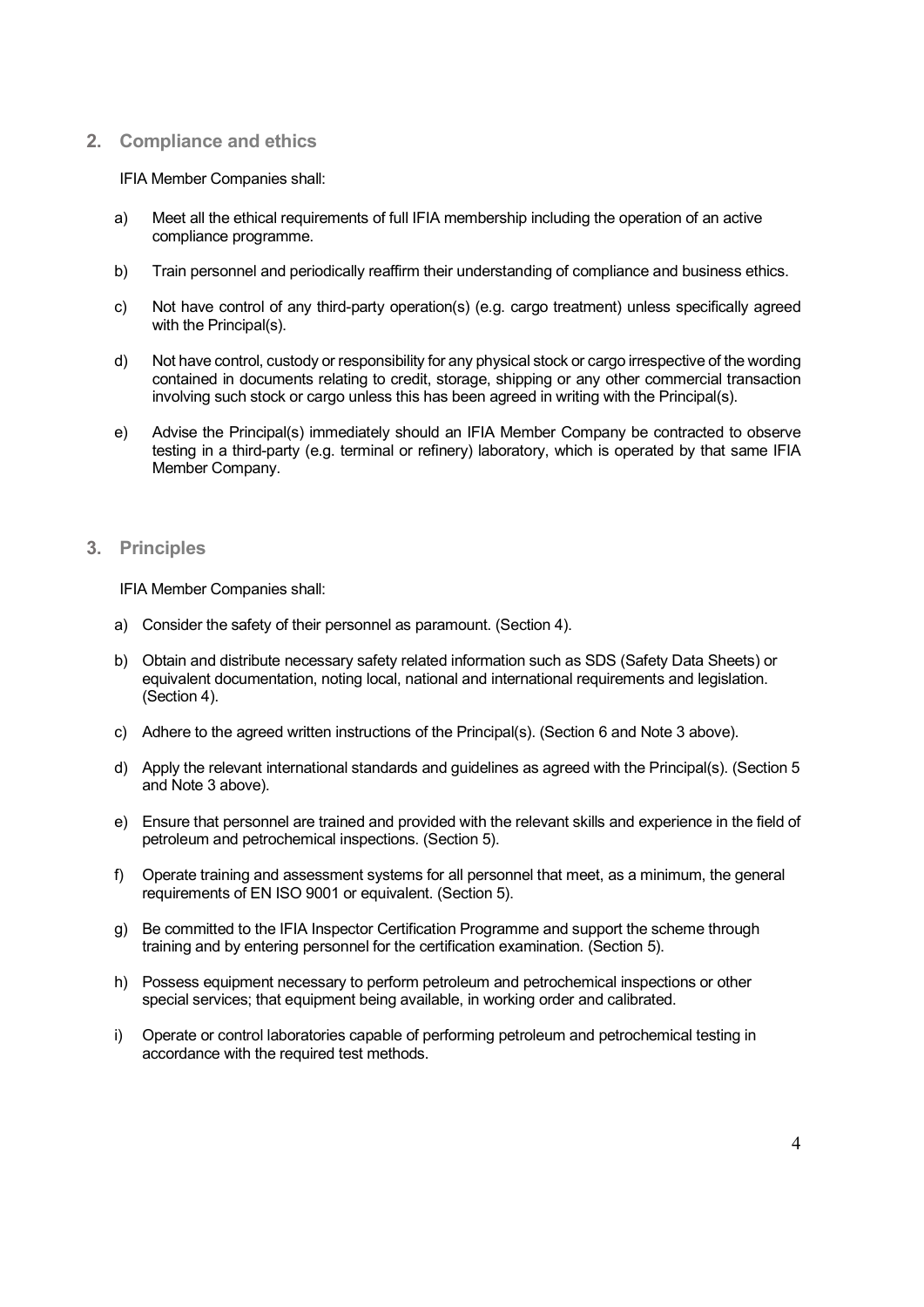#### **4. Health Safety and the Environment**

Personnel employed by IFIA Member Companies are expected to operate diligently and not to take actions that will place themselves or others at risk or cause harm. Activities undertaken by IFIA Member Companies, whether on their own premises or those of third parties should be subject to a documented risk assessment and the prescribed procedures duly followed. Where an IFIA Member Company employee believes that the task or the working conditions involve risks which are unacceptable or not suitably controlled, he or she has full authority to refuse to start or to refuse to continue the task. This is commonly referred to as exercising a "Stop Work Authority". In such circumstances the task shall not be undertaken until those responsible for controlling the conditions have addressed the issues raised and an assessment confirms that it is safe to proceed.

IFIA Member Companies follow best practice developed internally, use industry best practise and adopt industry progammes in order to create a system of continuous improvement with the aim of providing a safe place of work at all times. Lessons learned by IFIA Member Companies are shared within IFIA and through appropriate industry forums.

IFIA Member Companies shall not risk the safety, health and well-being of their personnel and appropriate arrangements must be made for their safety. When conducting field operations, responsibility for some of the necessary arrangements rests with the terminal and / or vessel operators who are expected to adhere to the requirements of local, national and international legislation, ISGOTT (International Safety Guide for Oil Tankers and Terminals) and other relevant guidelines. IFIA Member Companies respect such requirements and any additional local requirements at the location where the inspection is being conducted and will not breach them.

IFIA Member Companies will provide training for their personnel, including but not limited to guidance on common hazards such as confined space entry, static electricity, exposure to hazardous substances and gases such as hydrogen sulphide. Personnel will also be trained to exercise appropriate good judgement and to exercise a "Stop Work Authority" when appropriate.

Occasionally, IFIA Member Company field personnel are requested to sign indemnities relieving the owner or operator of a site or vessel from their legal obligation to provide a safe place of work. IFIA Member Company field personnel have no authority to sign or accept such documents on behalf of their Company and are instructed not to do so. Issues of indemnity shall be addressed with the Principal(s) through the nomination or by contract.

IFIA Member Companies are environmentally conscious organisations and take reasonable and practical measures within their control to protect personnel and the environment.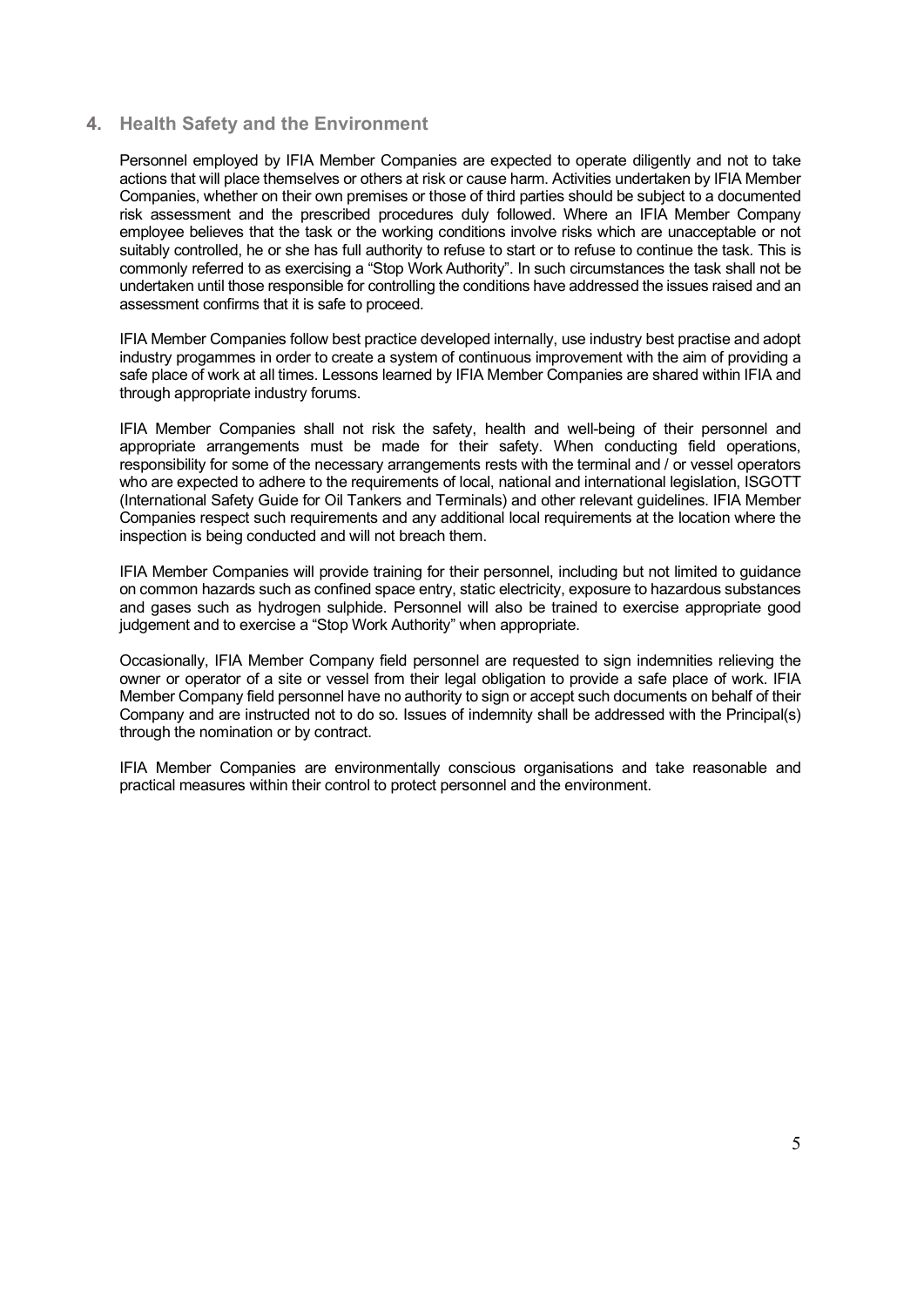# **5. Training**

IFIA Member Companies shall manage the training and experience of their personnel to ensure that the service they provide meets industry standards. Training may be provided internally and / or from external providers and members may use different training resources depending on the topic being covered.

IFIA has developed and manages the Inspector Certification Programme. The programme specifies the training and experience that inspectors should have to ensure their competence. This is recorded in an official IFIA format or internal records maintained by the company for each inspector. When inspectors meet these requirements, their employers can nominate them to sit an examination to gain the certificate. IFIA Member Companies shall endeavour to certify all their inspectors through the programme. However, the initial process takes a minimum of six months and it should be recognized that the percentage of inspectors certified at any time, within any organization, will vary as a consequence of the normal turnover of personnel.

The specified training tasks and examination questions for the Inspector Certification Programme are published on the IFIA website and are reviewed periodically and updated as required to reflect developments in standards and industry practice.

# **6. Nomination and Acknowledgement**

- **6.1** The IFIA Member Company is not an agent for its Principal(s) but acts under a mandate from its Principal(s). This mandate is often referred to as a nomination. The Energy Institute has prepared and published a guidance document, HM62, which gives recommendations for nomination, contract review and acknowledgement.
- **6.2** A nomination for inspection should be sent by the Principal(s) in sufficient time and in sufficient detail prior to the inspection to allow the IFIA Member Company to conduct a contract review and confirm that the instructions can be complied with. Insufficient notice and / or instructions may lead to misunderstandings and / or errors for which the IFIA Member Company will not be responsible.
- **6.3** Following contract review all nominations should be acknowledged by the IFIA Member Company and the acknowledgement should include:
	- reference to the details of the inspection
	- reference to the standards and procedures being followed
	- confirmation that any test methods required can be executed. Where this is not possible alternatives can be offered for consideration by the parties
	- any anomalies or contradictory instructions from Principals
	- reference to any specific agreement under which the work is being done
	- applicable terms and conditions under which the work is being done
- **6.4** The IFIA Member Company and the Principal/s shall exchange information necessary for the proper conduct of the inspection. This should include:
	- contact names, email addresses and telephone numbers, including contacts for out of normal working hours
	- requirements for inspection updates from the IFIA Member Company
	- requirements for inspection documentation and distribution
	- requirements for testing
	- quantitative and qualitative specifications and tolerances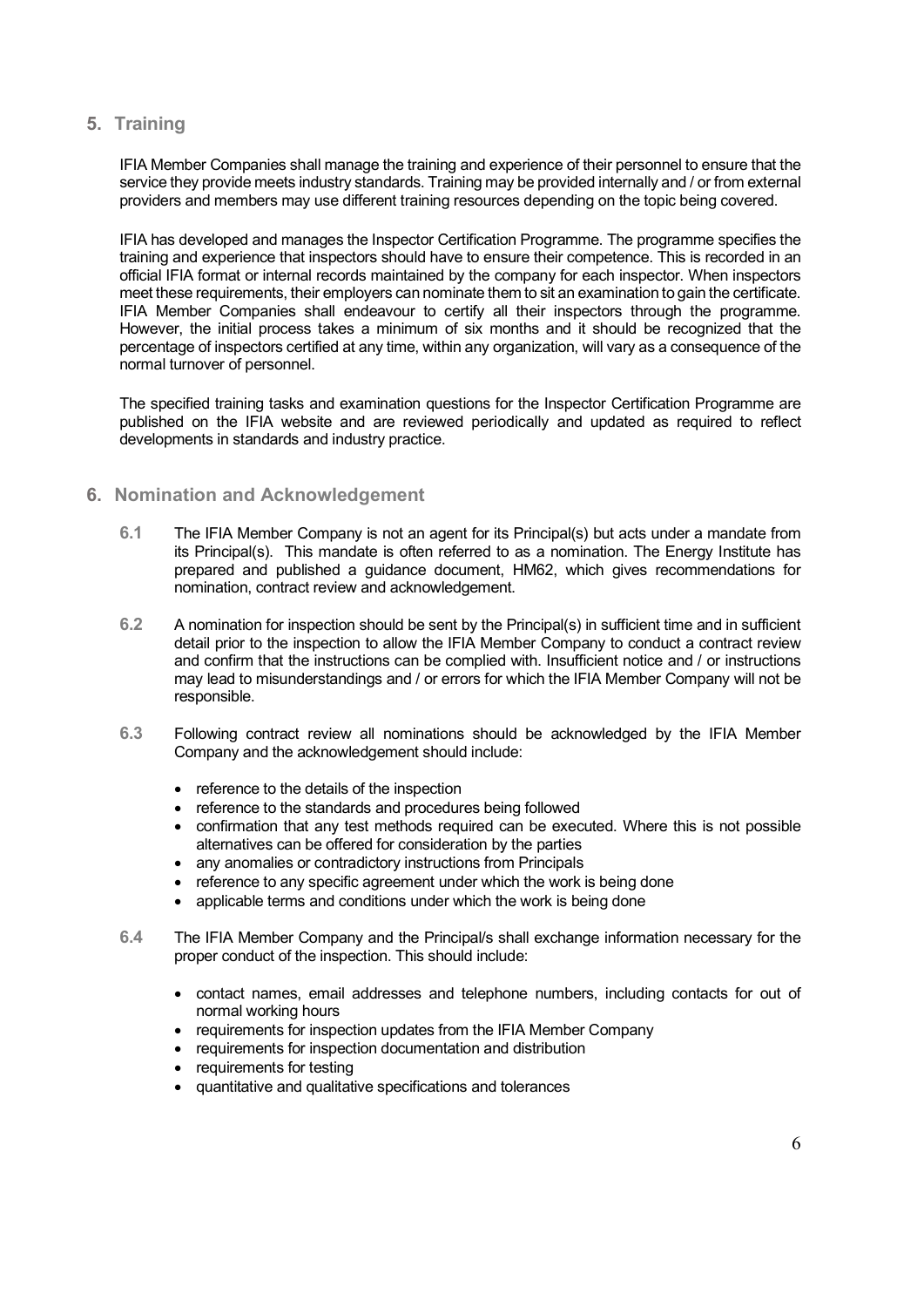# **7. Services**

The IFIA Member Company shall provide services at the time and place agreed with its Principal(s), within the scope agreed with the Principal and, unless expressly agreed otherwise, subject to the IFIA Member Company's General Terms and Conditions of Business. The basis of the scope of services shall be the express instructions of the Principal(s) received in writing by the IFIA Member Company at the appropriate time. The IFIA Member Company may also take additional actions if such are necessary in the circumstances to perform the agreed services and such actions do not contradict the Principal's express instructions.

The IFIA Member Company shall report to the Principal(s) the information required by the agreed scope of services. Reporting is to be done to the Principal(s) only, unless otherwise expressly instructed by the Principal(s) or as is required by local legislation (e.g. reporting to Customs Authorities).

The IFIA Member Company may also report on any additional points relevant to the inspection or testing performed if it considers such additional information relevant and of potential interest to the Principal(s) but the IFIA Member Company shall not have any liability for not reporting on anything beyond the scope agreed with the Principal(s) in the appointment.

Unless otherwise expressly agreed with the Principal(s) the involvement of the IFIA Member Company shall be to observe, record and report to the Principal(s) only on those matters within the scope of the nomination. Any such report shall be valid only for the time and place of the inspection.

The IFIA Member Company shall not be or be deemed to be a party in any contract of sale, carriage etc. or to substitute for any contractual party. Under no circumstances does the IFIA Member Company's involvement relieve any party to such a contract from its contractual responsibilities or other legal obligations.

The Services of an IFIA Member Company may include but are not limited to the following:

- quantity inspection
- quality inspection
- sampling
- laboratory testing
- measuring, sampling, testing and inspection within the limits of the nomination
- reporting the facts, events and figures obtained by its inspectors at intervals before, during and after the inspection as detailed in the nomination
- monitoring of the operations as specified in the nomination
- other related services such as cargo treatment, calibration, meter proving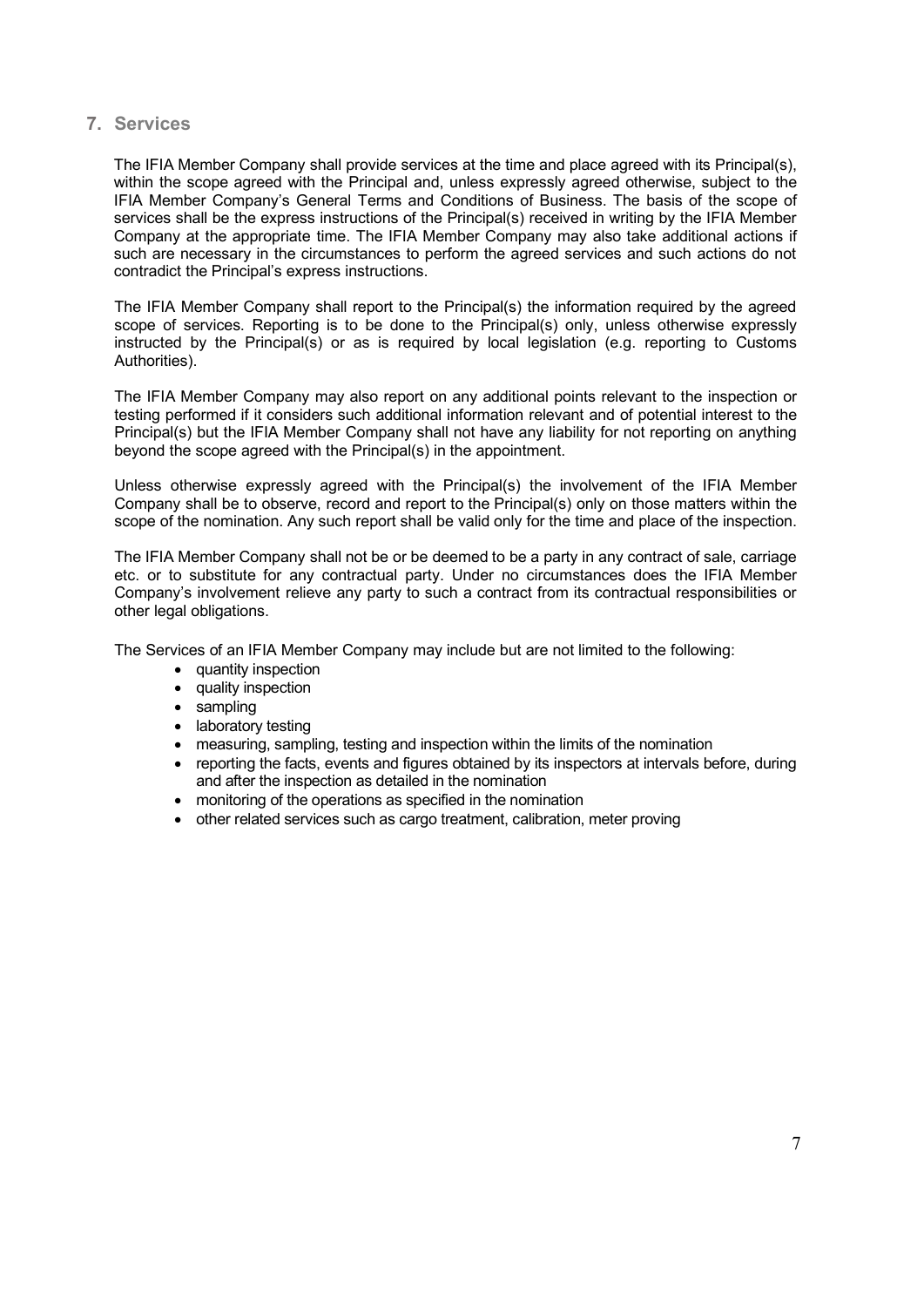# **8. Sampling**

#### **8.1 Sample sealing**

Samples drawn by an IFIA Member Company and maintained under their control are not normally sealed unless specifically requested. Where sampling is to be done jointly, the sealing of the samples must bear the marks of all interested parties. If an interested party is not equipped to perform such sealing, their signature on labels may be accepted.

Samples leaving the control of an IFIA Member Company shall be sealed and records kept of the respective seal numbers should they be required for future reference.

#### **8.2 Samples submitted by other parties**

Samples are sometimes submitted to IFIA Member Companies for testing where they have not performed or observed the sampling operation and therefore have no knowledge of the sample source, sampling method, the quantity the sample represents or how representative the sample may be. IFIA Member Companies cannot be held liable for any differences in the analysis results produced from samples submitted in this way and results from any subsequent sampling and analysis purported to be from the same source or cargo and should add appropriate disclaimers to the analysis reports.

#### **9. Tank Inspection**

It is the tank owner's responsibility to ensure that tanks are in a suitable condition to receive the intended cargo. However, the IFIA Member Company will record, so far as reasonably possible, the condition of tanks and associated pumps and lines, for the presence of residues and the existence of any foreign odours. No responsibility can be taken for inaccessible areas within those tanks, pumps and pipelines.

Safety and environmental concerns, frequently supported by legislation or local regulation, often prevents direct access to tanks. Where inspections cannot be performed visually, a limited indirect assessment of tank floor residues may be carried out using soundings from available access points. Reports will note that this procedure was used, with findings as at the time of the inspection.

IFIA Member Companies will not countersign third party Tank Inspection Certificates or Reports without an appropriate agreement and / or disclaimer and will issue their own report when and as requested.

The inspection does not relieve the parties to the contract of sale or those to the contract of carriage from their obligations; notably those pertaining to the presentation of a receptacle fit for carrying or containing the goods.

#### **10.Subcontracting of Analysis**

Where any testing is required to be subcontracted this will be discussed with the Principal(s) prior to execution and the choice of subcontractor and any respective fees will be advised accordingly. It should be noted that when analysis is subcontracted on behalf of the Principal(s) then the IFIA Member Company will not be responsible for the results obtained unless risk has been transferred by contract. Should a Principal or Principals object to this condition, it is appropriate for the Principal(s) to contract directly with a laboratory of their choice under separate terms and conditions of responsibility. The IFIA Member Company will then offer up a sealed sample to the chosen contractor.